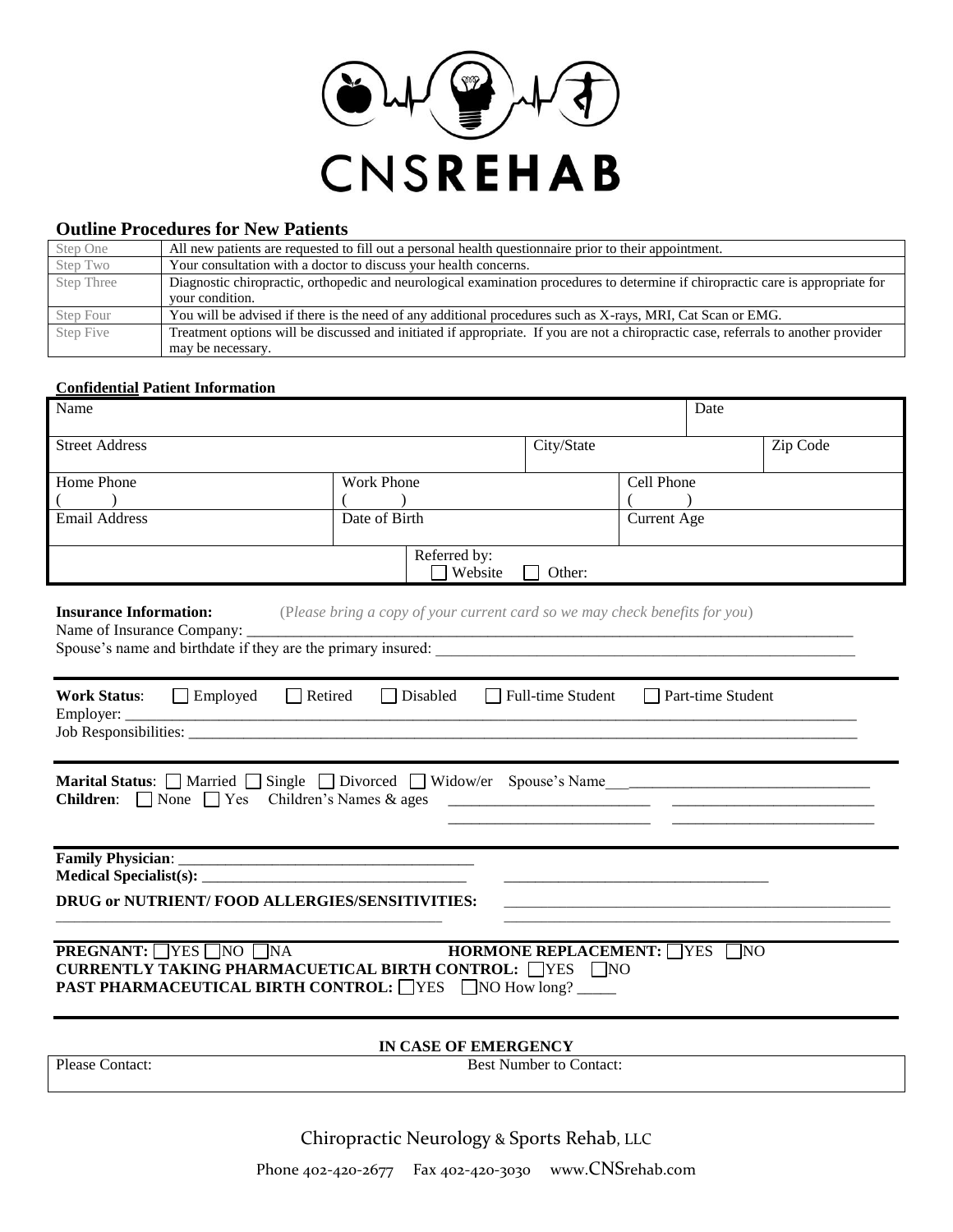### *Orthopedic / Pain Complaints*

| Please describe any of your pain complaints /condition:                                                                                                                                                                                                                                                 |  |  |  |
|---------------------------------------------------------------------------------------------------------------------------------------------------------------------------------------------------------------------------------------------------------------------------------------------------------|--|--|--|
| Did it begin: $\Box$ Immediate or $\Box$ Gradually? Briefly describe when this first started:                                                                                                                                                                                                           |  |  |  |
| What is the exact location of your symptoms:                                                                                                                                                                                                                                                            |  |  |  |
| Do your symptoms Spread? $\Box$ No $\Box$ Yes Where?                                                                                                                                                                                                                                                    |  |  |  |
| How often do you experience these symptoms? $\Box$ Constant<br>$\Box$ Frequent (~75% of the time)<br>Intermittent (~50%) $\Box$ Occasional (~25% or less)                                                                                                                                               |  |  |  |
| Is this condition: $\Box$ Improving $\Box$ Unchanged $\Box$ Worsening                                                                                                                                                                                                                                   |  |  |  |
| What is the intensity of your symptoms? $\Box$ Severe $\Box$ Moderately Severe $\Box$ Moderate<br>Mild to Moderate<br>Mild                                                                                                                                                                              |  |  |  |
| Rate your symptoms on a scale of 1-10 considering 1 (minimal) and 10 (severe/excruciating pain)<br>$1 \square$ $2 \square$ $3 \square$ $4 \square$ $5 \square$ $6 \square$ $7 \square$ $8 \square$ $9 \square$ $10 \square$                                                                             |  |  |  |
| Are your symptoms: $\Box$ Deep or $\Box$ Superficial                                                                                                                                                                                                                                                    |  |  |  |
| The character of your pain: $\Box$ Dull $\Box$ Sharp $\Box$ Burning $\Box$ Aching $\Box$ Stabbing $\Box$ Throbbing $\Box$ Other:                                                                                                                                                                        |  |  |  |
| Are you experiencing any of the following associated symptoms? $\Box$ Pins/Needles $\Box$ Tingling $\Box$ Numbness $\Box$ Twitching<br>If Yes, Please describe where, when, etc.:                                                                                                                       |  |  |  |
| Please indicate what activities Provoke or Aggravate your condition:<br>□ Sitting __min. □ Standing □ Walking □ Lying □ Pushing □ Pulling □ Lifting □ Gripping □ Heat □ Cold<br>□ Coughing/sneezing □ Bending/Stooping □ Mental Activities □ Bright lights □ Other ____________________________         |  |  |  |
| Please indicate what helps to alleviate the pain.<br>□Lying Down □ Sitting □ Walking □ Standing □ Rest □ Heat □ Cold □ Stretching □ Massage □ Darkness/Quiet<br>Medications (what kind?)<br>Medications (what kind?)<br>the contract of the contract of the contract of the contract of the contract of |  |  |  |
| Please list what doctors you have seen for this condition. (Please include diagnoses & treatment received.)                                                                                                                                                                                             |  |  |  |

On the drawings below, please indicate where you are experiencing pain by drawing in the letter abbreviation/s that most accurately reflects the type of discomfort that you have been experiencing.

|                                             |           | Numbness = $N$<br>Dull Ache = $A$<br>Burning = $\bf{B}$                                   | Entumecimiento<br>Dolor<br>Ardor                | Tingling = $T$<br>Sharp Pain = $P$<br>Stiffness = $S$ | Hormigueo<br>Dolor Agudo<br>Rigidez |  |
|---------------------------------------------|-----------|-------------------------------------------------------------------------------------------|-------------------------------------------------|-------------------------------------------------------|-------------------------------------|--|
| W)<br>$\gamma_{\mu\nu}$<br>ψŅ<br>v<br>Front | w<br>Back | <b>No Pain</b><br>Please include any other relevant history in regards to this complaint. | <b>Please Estimate and Mark Your Pain Level</b> |                                                       | <b>Intolerable</b>                  |  |

CNS Rehab, LLC  $6200 S 58^{th}$  st, suite A Lincoln, NE  $68516$ 

Phone 402-420-2677 Fax 402-420-3030 info@CNSrehab.com

2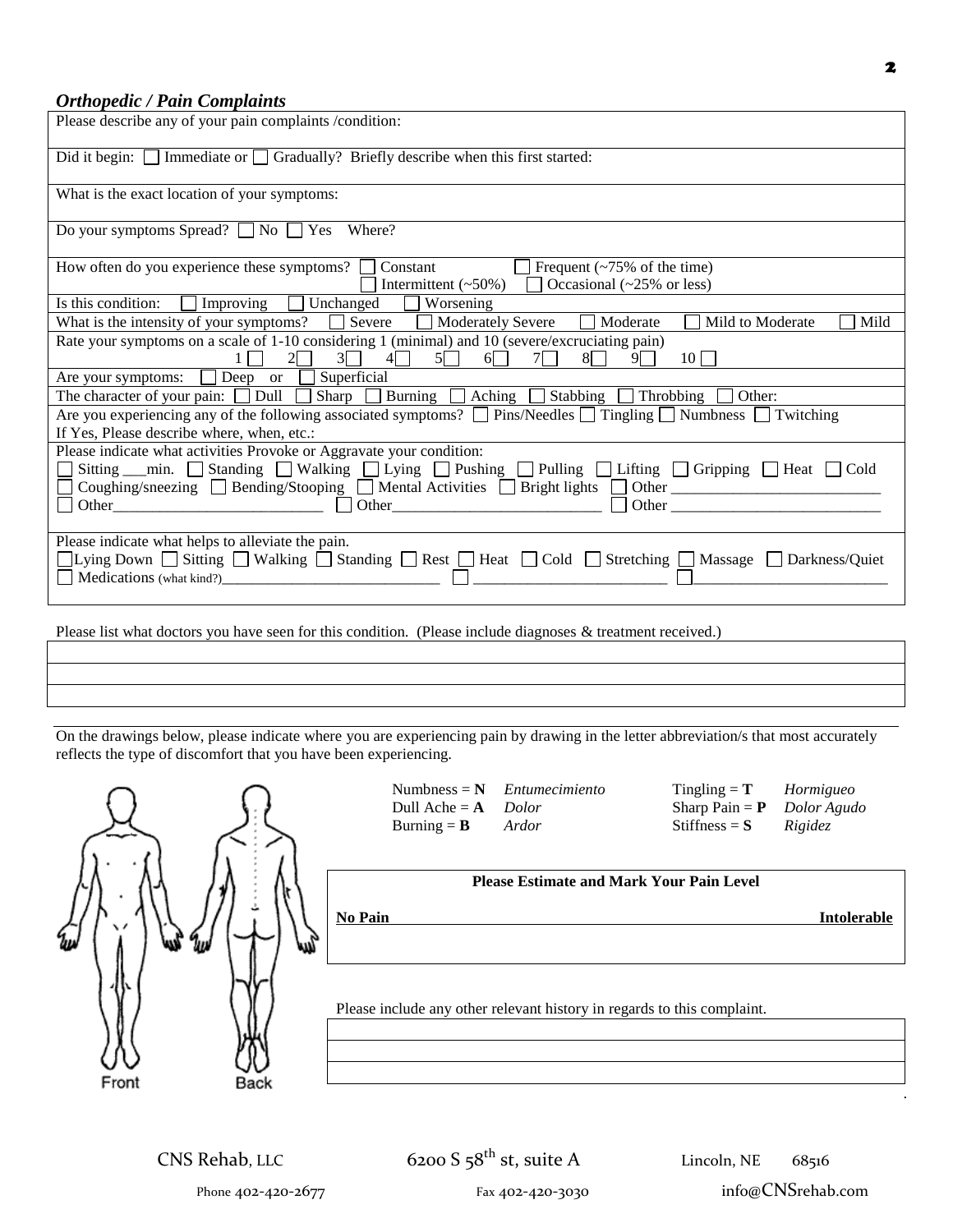| <b>Emotional State</b>                                                                                                                                                                                                                                                                                                            | Excellent | Good                                 | Average | <b>Below Average</b><br>Poor                                                                                   |  |  |
|-----------------------------------------------------------------------------------------------------------------------------------------------------------------------------------------------------------------------------------------------------------------------------------------------------------------------------------|-----------|--------------------------------------|---------|----------------------------------------------------------------------------------------------------------------|--|--|
| Concentration                                                                                                                                                                                                                                                                                                                     | Excellent | Good                                 | Average | <b>Below Average</b><br>Poor                                                                                   |  |  |
| <b>Exercise</b> Level                                                                                                                                                                                                                                                                                                             | Excellent | Good                                 | Average | <b>Below Average</b><br>Poor                                                                                   |  |  |
| Dietary Habits                                                                                                                                                                                                                                                                                                                    | Excellent | Good                                 | Average | <b>Below Average</b><br>Poor                                                                                   |  |  |
| <b>Overall Health</b>                                                                                                                                                                                                                                                                                                             | Excellent | Good                                 | Average | <b>Below Average</b><br>Poor                                                                                   |  |  |
| Motor Vehicle Accidents No<br>Please Explain: (head-on, rear-ended, from the side, injuries, etc.)<br>$\Box$ Yes<br>$Mo/Yr:$ $\qquad$ $\qquad$ Type:<br>Work Injuries $\Box$ No $\Box$ Yes Explain:<br><b>Illnesses/Hospitalizations:</b> $\Box$ No $\Box$ Yes Explain:<br>Injuries, Accidents, Falls, or Traumas No Ves Explain: |           |                                      |         |                                                                                                                |  |  |
| $\Box$ Yes Please explain with specifics including procedure, site and date of the surgery (at least the year):<br>Surgeries: $\Box$ No                                                                                                                                                                                           |           |                                      |         |                                                                                                                |  |  |
|                                                                                                                                                                                                                                                                                                                                   |           |                                      |         | Medications - Please list ALL of your current medications (prescribed & over-the-counter) and for what reason. |  |  |
| <b>Vitamins, Minerals, and Supplements</b>                                                                                                                                                                                                                                                                                        |           | Please list your current supplements |         |                                                                                                                |  |  |
|                                                                                                                                                                                                                                                                                                                                   |           |                                      |         |                                                                                                                |  |  |
|                                                                                                                                                                                                                                                                                                                                   |           |                                      |         |                                                                                                                |  |  |
|                                                                                                                                                                                                                                                                                                                                   |           |                                      |         |                                                                                                                |  |  |

# **Family History**

| Have any of your family members ever suffered from any of the following conditions?        |               |  |  |  |
|--------------------------------------------------------------------------------------------|---------------|--|--|--|
| $\Box$ Heart Disease $\Box$ Stroke $\Box$ Neurological Disorders (type)<br><b>Diabetes</b> |               |  |  |  |
| Autoimmune Disorders (type)                                                                | Cancer (type) |  |  |  |
|                                                                                            |               |  |  |  |
|                                                                                            |               |  |  |  |

6200 S $58^{\rm th}$ st, suite A

68516 Lincoln, NE

 $\mathbf{3}$